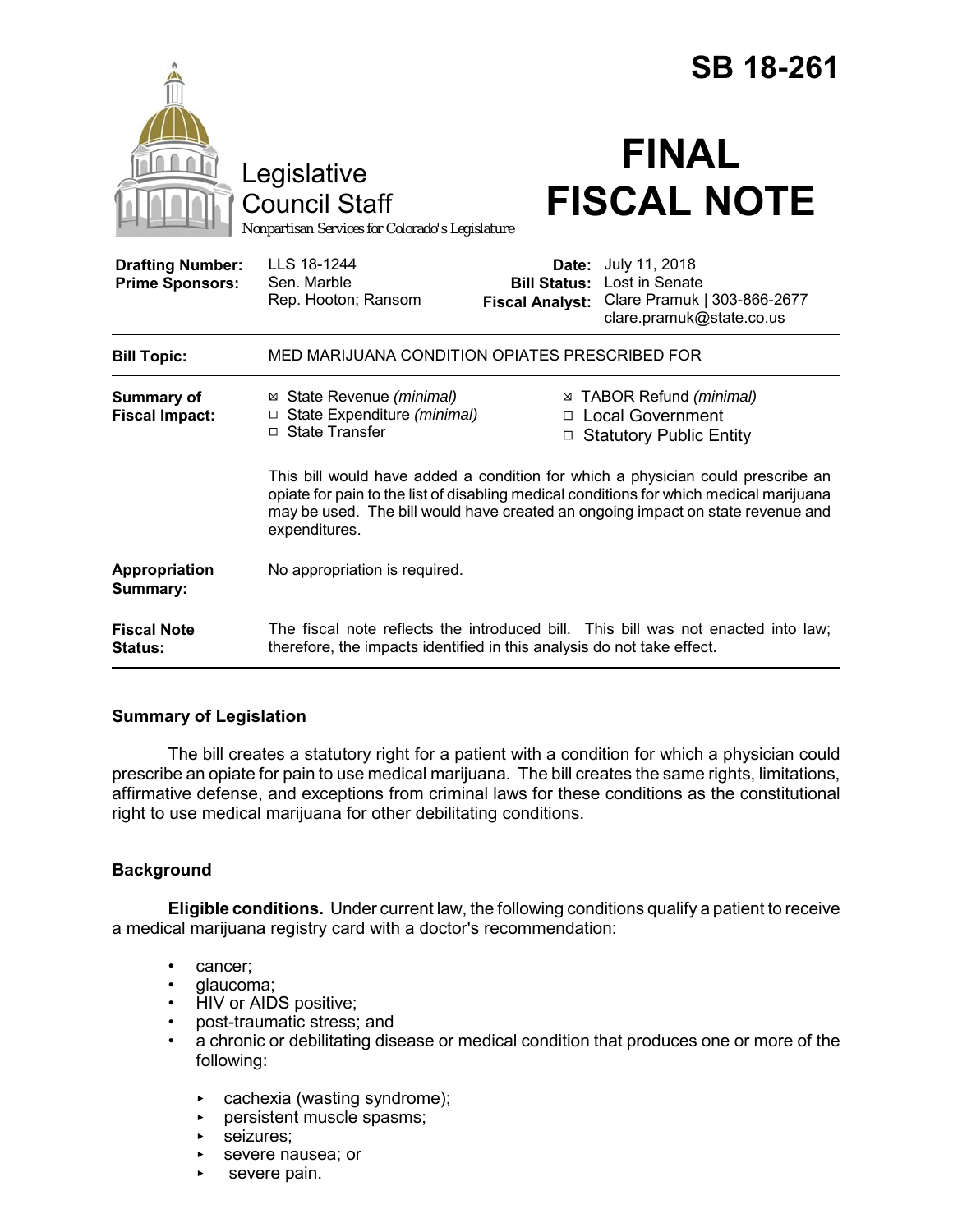July 11, 2018

**Medical marijuana registry program information.** According to the Colorado Department of Public Health and Environment (CDPHE), as of February 28, 2018, there are 93,314 persons authorized to use medical marijuana; 314 of whom are under the age of 18.

**Marijuana taxes.** Retail marijuana is subject to a 15 percent excise tax (on the wholesale price of marijuana) and a 15 percent special sales tax and any additional sales taxes levied by the local jurisdiction. Provided a person has been diagnosed with a qualifying debilitating medical condition, he or she may choose to enroll on the medical marijuana registry. After paying a \$15 fee to become registered, medical marijuana patients can purchase medical marijuana, which is exempt from the excise and special sales taxes, but subject to the 2.9 percent state sales tax and local sales taxes. Excise taxes collected on the sale of retail marijuana are transferred from the General Fund to the Building Excellent Schools Today (BEST) Fund and the Public School Fund and sales taxes collected are transferred to the Marijuana Tax Cash Fund.

### **State Revenue and TABOR Refund**

Beginning in FY 2018-19, this bill may both increase and decrease state revenue as described below. Overall, the net impact on state revenue and the TABOR refund is assumed to be minimal.

**Fee impact on individuals.** The bill may increase state cash fund revenue if more persons choose to enroll on the medical marijuana registry. Persons enrolling on the registry pay a \$15 annual fee to the CDPHE to receive a registry card. These fees are deposited into the Medical Marijuana Program Cash Fund and are used to pay the costs of administering the registry.

**Increases in sales tax revenue.** Persons with a condition for which a physician could prescribe an opiate for pain, who are not currently using retail marijuana, will be able to purchase medical marijuana with a registry card. The increase in medical marijuana purchases will increase state sales tax revenue deposited in the Marijuana Tax Cash Fund. This amount is expected to be minimal.

**Decreases in excise tax and special sales tax revenue.** If persons aged 21 and over who choose to enroll on the registry with a condition for which a physician could prescribe an opiate for pain are currently using retail marijuana and begin to purchase medical marijuana, excise tax and special sales tax revenue collected on retail marijuana will decrease. This analysis assumes that any change in revenue is marginal and the overall impact is minimal.

#### **State Expenditures**

Beginning in FY 2018-19, this bill may increase cash fund expenditures and workload in the CDPHE to update its rules, and to process and monitor additional enrollment on the medical marijuana registry. As of this writing, any change is assumed to be minimal. Should the volume of new registry applications exceed existing capacity, this analysis assumes the department will request additional appropriations through the annual budget process.

To the extent that less revenue is collected from the excise and special sales taxes on retail marijuana, expenditures will decrease for the BEST Program, Public School Fund, and programs funded through the Marijuana Tax Cash Fund. Any decrease is expected to be minimal.